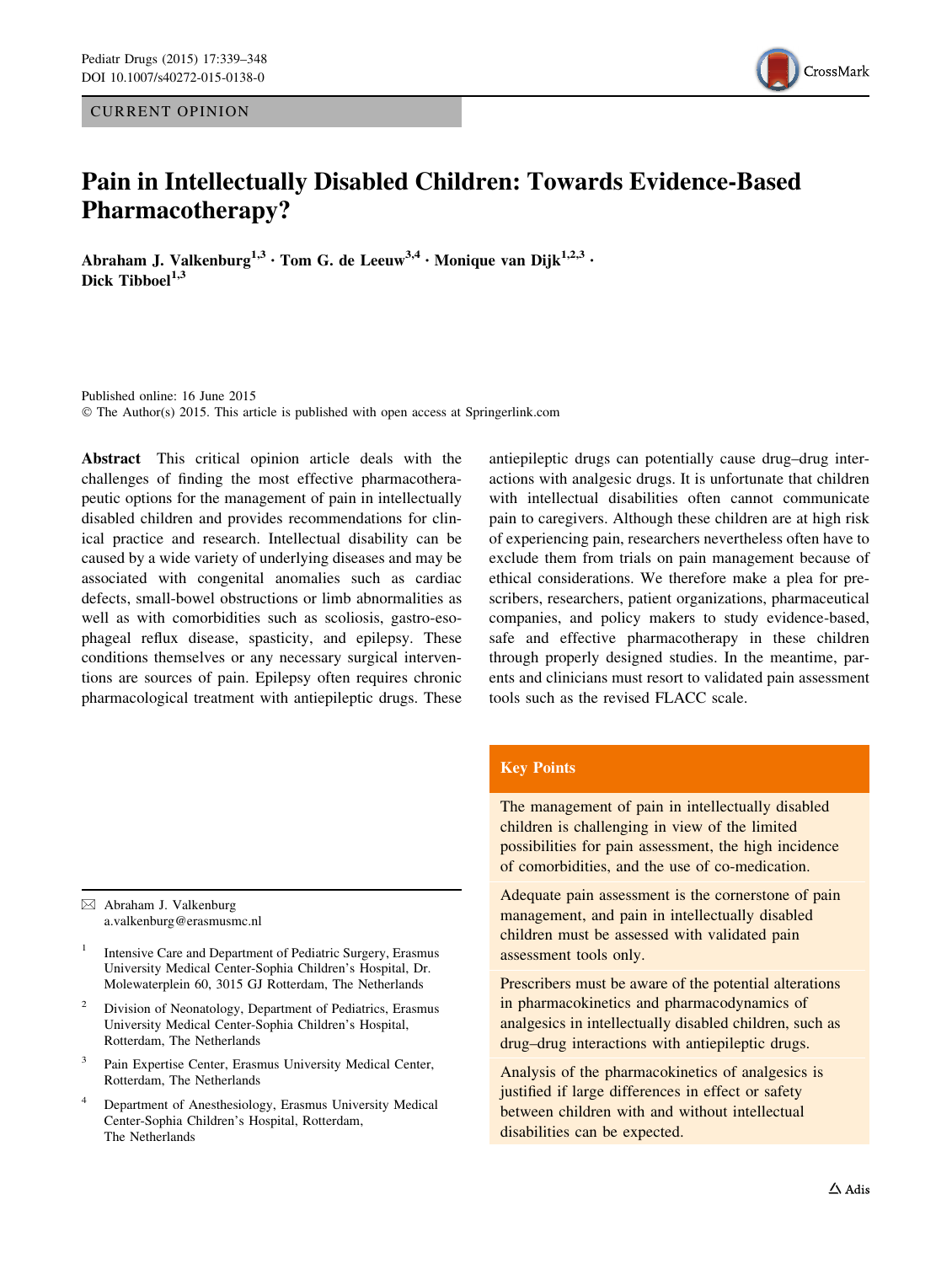## 1 Introduction

The American Association on Intellectual and Developmental Disabilities (AAIDD) defines intellectual disability as ''A disability characterized by significant limitations both in intellectual functioning and in adaptive behavior, which covers many everyday social and practical skills. This disability originates before the age of 18'' [[1](#page-6-0)]. Intellectual disability is associated with a wide variety of underlying disorders, which are categorized into chromosomal abnormalities, single gene disorders, mitochondrial disorders, and environmental disorders. Table 1 lists the disorders in each of these categories; it is clear that the group of intellectually disabled children is quite heterogeneous. The prevalence of severe intellectual disability  $(IO < 50)$  across Europe varies from 3.0 to 5.1 per 1000 inhabitants [\[2](#page-6-0)]. Incidences of the various underlying disorders vary widely, and Down syndrome is the most common congenital anomaly underlying intellectual disability; in the Netherlands the incidence of Down syndrome is reported to be 14.57 per 10,000 births [\[3](#page-7-0)]. However, the cause of the intellectual disability cannot always be identified [[4\]](#page-7-0). Depending on the cause of the

|  |  |  | Table 1 Underlying causes of intellectual disability |  |
|--|--|--|------------------------------------------------------|--|
|--|--|--|------------------------------------------------------|--|

| Category                         | Examples of syndromes/disorders                                                              |  |
|----------------------------------|----------------------------------------------------------------------------------------------|--|
| Chromosomal                      | Down syndrome                                                                                |  |
| abnormalities                    | Angelman syndrome                                                                            |  |
|                                  | Prader-Willi syndrome                                                                        |  |
|                                  | DiGeorge syndrome                                                                            |  |
| Single gene disorders            |                                                                                              |  |
| X-linked disorders               | Fragile X syndrome                                                                           |  |
|                                  | MECP2-related disorders (including Rett<br>syndrome)                                         |  |
| Autosomal<br>dominant disorders  | De novo mutations (i.e., STXPB1, SYGAP1,<br>SCN <sub>2</sub> A)                              |  |
| Autosomal<br>recessive disorders | PRSS12, CRBN, GRIK2                                                                          |  |
| Mitochondrial                    | Leigh syndrome                                                                               |  |
| disorders                        | MELAS (Mitochondrial encephalomyopathy<br>with lactate acidosis and stroke-like<br>episodes) |  |
| Environmental disorders          |                                                                                              |  |
| Prenatal causes                  | Congenital infections                                                                        |  |
|                                  | Environmental toxins or teratogens                                                           |  |
| Perinatal causes                 | Preterm birth, hypoxia, infection, trauma,<br>intracranial hemorrhage                        |  |
| Postnatal causes                 | Trauma, central nervous system hemorrhage,<br>hypoxia, toxins                                |  |

Derived from Pivalizza P, Lalani SR. UpToDate: intellectual disability (mental retardation) in children: evaluation for a cause. Last accessed: January 15 2015

intellectual disability, various areas of the brain involved in the motivational-affective, cognitive-evaluative aspects of pain, as well as autonomic responses to pain, can be affected [\[5](#page-7-0)]. However, for children with birth asphyxia, it is still unclear what the effect of the injury is on the different aspects of the pain experience.

Many intellectually disabled children receive antiepileptic drugs. Older antiepileptic drugs are known for their enzyme inducing and inhibiting effects [[6\]](#page-7-0), and the consequences of these effects on treatment with analgesic drugs will be discussed below.

When John Langdon Down wrote his 1887 treatise on what we now refer to as individuals with Trisomy 21, he stated that ''Common sensation is generally much less acute than in ordinary persons. Pain is born with wonderful callousness. It is not uncommon for children of this class to allow a thecal abscess to be opened with a scalpel without a grimace or without uttering a word'' [\[7](#page-7-0)].

This passage perfectly describes the challenges caregivers face when managing pain in intellectually disabled children. Children with intellectual disabilities are often unable to communicate pain to caregivers. Researchers will therefore often exclude these children from trials on pain management, and all the more so as inclusion would involve special ethical considerations [[8,](#page-7-0) [9](#page-7-0)]. That intellectually disabled children often are excluded from research is supported by the findings of Belew et al. that no more than 0.03 % of the publications on pain in humans addressed pain in intellectually disabled children [[10\]](#page-7-0).

The altered pain responses of children with intellectual disabilities have been noted and, as a result, various observational pain assessment tools have been developed for this group. These tools will be discussed as in subsequent sections.

This critical opinion article deals with the challenges of finding the most effective pharmacotherapeutic options for the management of pain in intellectually disabled children and provides recommendations for clinical practice and research.

#### 2 Pain Response

Pain responses in preverbal and nonverbal children may vary on the basis of developmental differences, pain experiences, and perhaps unknown genetic and hereditary traits. In children with intellectual disabilities, the interpretation of pain responses is even more complicated because of the heterogeneity of underlying conditions, children's level of developmental delay, or the presence of painful comorbidities. As these children often show idiosyncratic behavior in response to pain, there is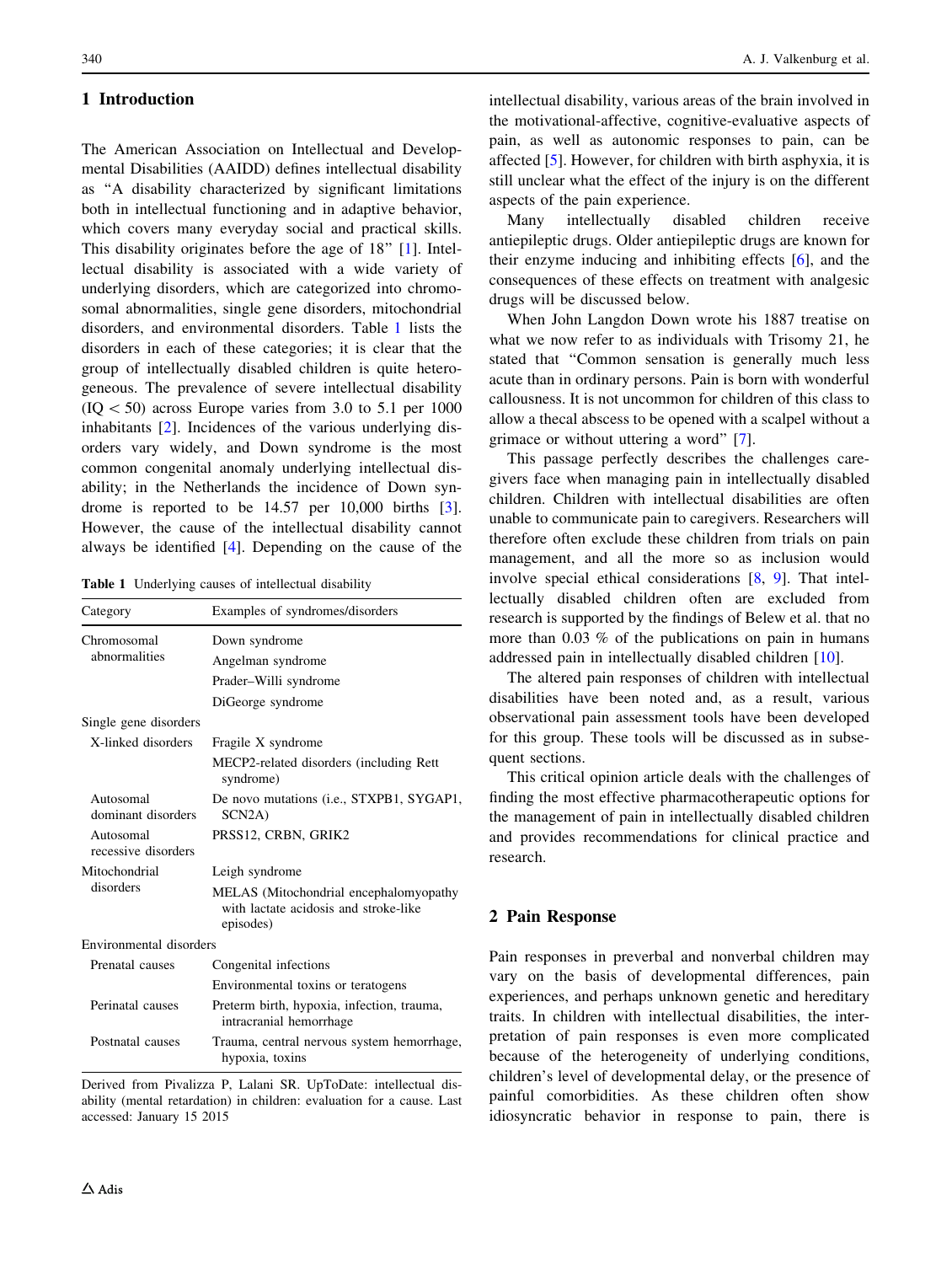<span id="page-2-0"></span>

| Scale                                      | Number of       | Items                       |            |                   |                 |             |                        |              |                                                            |
|--------------------------------------------|-----------------|-----------------------------|------------|-------------------|-----------------|-------------|------------------------|--------------|------------------------------------------------------------|
|                                            | items           | Vocalization/ Facial<br>CTY | expression | Body and<br>limbs | Activity Eating | sleeping    | Physiological<br>signs | Social Other |                                                            |
| CPB [86, 87]                               | $\approx$       |                             |            |                   |                 |             |                        |              | 2. Sad face<br>1. Panicky                                  |
| NCCPC <sub>[88</sub> ,<br>89]              | $\overline{30}$ |                             |            |                   | N               | 3           | ७                      |              |                                                            |
| NCCPC-PV<br>$[19]$                         | 27              |                             |            | ७                 | $\mathbf 2$     |             | $\circ$                | 4            |                                                            |
| r-FLACC <sub>[20</sub> ,<br>$\overline{5}$ |                 |                             |            |                   |                 |             |                        |              | 1. Consolability                                           |
| PPP [21, 22]                               | $\infty$        |                             | 4          |                   | $\mathbf 2$     | $\mathbf 2$ |                        | $\mathbf 2$  | 2. Bit self or banged head<br>1. Hard to console           |
| <b>INRS</b> [11]                           |                 |                             |            |                   |                 |             |                        |              | Parents combine their child's behavior with a<br>NRS score |

consensus among healthcare providers that parents are the best informants of their child's pain expression because they know how their child expresses discomfort or comfort in daily life [\[11](#page-7-0)]. That is valuable information when dealing with the assessment of, for example, postoperative pain in those children. With respect to chronic or persistent pain, it is even more difficult to identify pain-related behavior.

#### 3 Adequate Pain Assessment

The International Association for the Study of Pain (IASP) formulated the following definition of pain in 1979: ''Pain is an unpleasant sensory and emotional experience associated with actual or potential tissue damage, or described in terms of such damage'' [\[12](#page-7-0)]. This definition still stands today. Anand and Craig addressed in 1996 the limitations of this definition, arguing that it is not applicable to individuals incapable of self-report such as infants, young children, and intellectually disabled individuals [[13\]](#page-7-0). In the note that comes with the definition, IASP therefore later added: ''The inability to communicate verbally does not negate the possibility that an individual is experiencing pain and is in need of appropriate pain-relieving treatment''.

The ability to accurately measure pain is one of the pillars in successful clinical pain management [\[14](#page-7-0)]. Selfreport is regarded as the gold standard for the measurement of pain in children from the age of 4 years and in adults [\[15](#page-7-0)]. Observational pain assessment, usually performed by nurses, is considered the silver standard in children younger than 4 years, sedated or mechanically ventilated children, and intellectually disabled children.

Table 2 gives the available pain assessment instruments validated for children with intellectual disabilities. They vary from relatively simple and easy to use (Individualized Numeric Rating Scale [INRS] and Revised Face, Legs, Activity, Cry, Consolability [r-FLACC]) to more complex such as the Paediatric Pain Profile (PPP). Other reviews have provided details on the reliability and validity of the instruments [\[16–18](#page-7-0)]. Inter-rater reliability of most of the instruments is adequate, and construct validity—estimated by correlating the outcomes of a new scale with those of an existing scale—is sufficient [[11,](#page-7-0) [19–21\]](#page-7-0). The lack of a gold standard makes it impossible to determine real criterion validity. The instruments have been primarily studied in a hospital setting after surgery, with the exception of the Non-Communicating Children's Pain Checklist (NCCPC) and PPP [\[19](#page-7-0), [21,](#page-7-0) [22\]](#page-7-0).

These instruments generally have been validated for children from the age of 3 years and older, which is a major reason why neonates and infants with developmental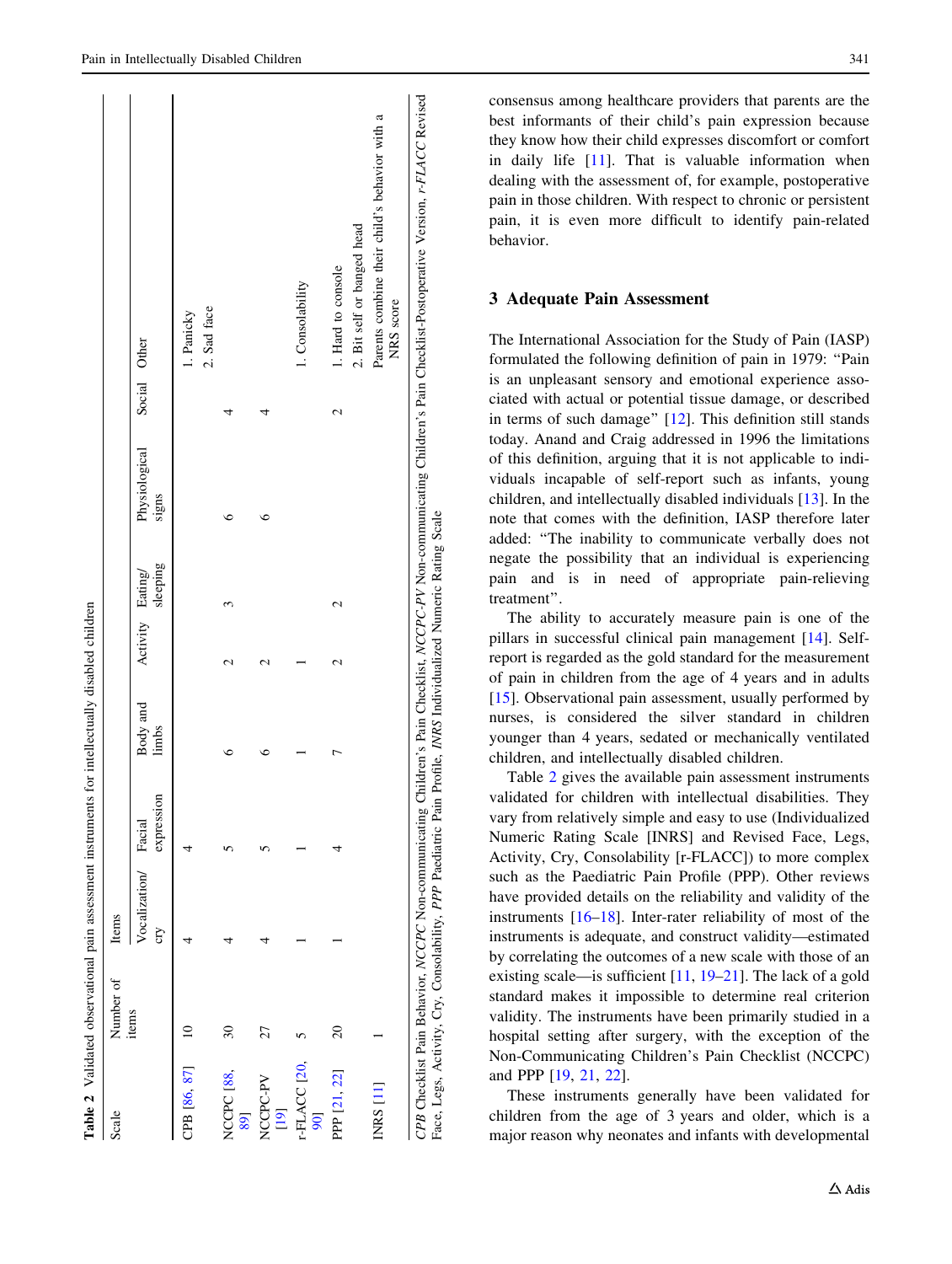disabilities are an understudied group. We know that a number of these children develop cerebral palsy later in life, but currently we do not know how to assess their pain. A study by Stevens et al. found that infants at risk for neurological impairment showed a less intensive behavioral response to heel lance than did infants with a low risk for neurological impairment [[23\]](#page-7-0). Our own group found that the COMFORT behavior scale is also valid for the detection of pain in neonates and infants with Down syndrome [\[24](#page-7-0)].

The available instruments primarily focus on behavioral indicators of pain. Physicians, however, tend to prefer physiological parameters for pain and distress assessment [\[25](#page-7-0)]. Acute pain increases the heart rate and blood pressure through the connections from the spinoreticular tract to the brainstem and then further on to the sympathetic and parasympathic efferent pathways. Nevertheless, heart rate and blood pressure monitoring is not sensitive and specific enough for the measurement of pain in the intensive-care setting [[26\]](#page-7-0). In some situations, however, for example during general anesthesia, heart rate and blood pressure monitoring is the only available measure of pain. This is why bedside devices based on 'objective surrogate' measures have been developed, such as the Bispectral index [\[27](#page-7-0)] to assess the level of consciousness, and skin conductance [\[28](#page-7-0)] to assess distress and pain.

Unfortunately, Bispectral index monitoring of intellectually disabled children is not reliable enough in clinical practice since the values could be lower than in intellectually unaffected children. This could lead to misinterpretation of the state of consciousness [[29\]](#page-7-0). The method of measuring skin conductance is based on stress-induced sweating of the palm of the hand and/or the soles of the feet [\[30](#page-7-0)]. Sweat glands are stimulated by sympathetic excitatory efferent neurons and sweat is released within 1–2 s of excitation, increasing the skin conductance because skin resistance is then reduced. However, the technique for measuring skin conductance needs to be improved and standardized since studies give mixed results about the sensitivity and specificity of this method for the measurement of pain [[31,](#page-7-0) [32\]](#page-7-0).

A more recent study evaluated two other physiological parameters for the detection of pain in children: heart rate variability and pupillary reflex dilatation [[33\]](#page-7-0). These two parameters were measured during surgery in 58 children between 2 and 16 years old. A rapid change in heart rate variability and pupillary reflex dilatation was noted to occur after skin incision when regional anesthesia failed [\[33](#page-7-0)].

Another area of pain assessment is the analysis of salivary cortisol levels and other biomarkers [\[34](#page-7-0)]. New, simple techniques have been developed to determine cortisol levels with the use of a smartphone app [[35\]](#page-7-0).

Treister et al. found that combining hemodynamic parameters such as heart rate variability and skin conductance discriminated better between pain and no pain than the single parameter approach [[36\]](#page-7-0). Multimodal assessment of pain in intellectually disabled children is certainly worthy of study, because these are the patients who could especially benefit from more advanced pain assessment methods then having to rely on interpretation of their behavior by caregivers.

#### 4 Implementation and Knowledge Transfer

Six pain assessment instruments for children with intellectual disabilities  $>3$  years of age are available (Table [2](#page-2-0)). The question is how often these are really used in daily practice in hospitals and other facilities, bearing in mind that pain management for children without intellectual disabilities in pediatric settings still can be improved [[37,](#page-7-0) [38](#page-7-0)]. One of the reasons is the existence of barriers to regular pain assessment in hospitalized children; this has been shown for the assessment of postoperative pain [\[39](#page-7-0)– [41](#page-7-0)]. Improving adherence to pain assessment can be achieved by the availability of pain resource nurses [[42\]](#page-7-0) and one-on-one coaching [[43\]](#page-8-0). A large Canadian multicenter study showed that pain management improved in those settings where an Evidence-based Practice for Improving Quality (EPIQ) approach toward pain management was applied [\[44](#page-8-0)]. This involved efforts from external pain experts and local facilitators. Seeing the great effort needed to improve pain management for children without intellectual disabilities, it is obvious that this is even more difficult for children with intellectual disabilities. Pediatric patients with intellectual disabilities will always form a minority group and adherence to pain assessment with these specific tools is hampered because they are not used routinely. To the best of our knowledge, only one study has described the implementation process of pain assessment for children with intellectual disabilities, in a post-surgical/trauma unit and a rehabilitation unit [[45\]](#page-8-0). Over a 4-month period, 30 children were eligible for inclusion. The majority of nurses (93 % of 133 nurses) preferred the r-FLACC over the PPP compared with 46 % of the 20 parents who participated. Six months after implementation, use of the r-FLACC was evaluated; 37 of the 66 audited patients (56.7 %) had indeed been assessed with the r-FLACC. The authors concluded that to sustain a practice change one needs to monitor the process and continue with measures such as one-on-one training [[45\]](#page-8-0).

Although adequate pain assessment is the cornerstone of pain management, the next step is prescribing adequate analgesic agents with appropriate dosing instructions. In two retrospective studies, intellectually disabled children in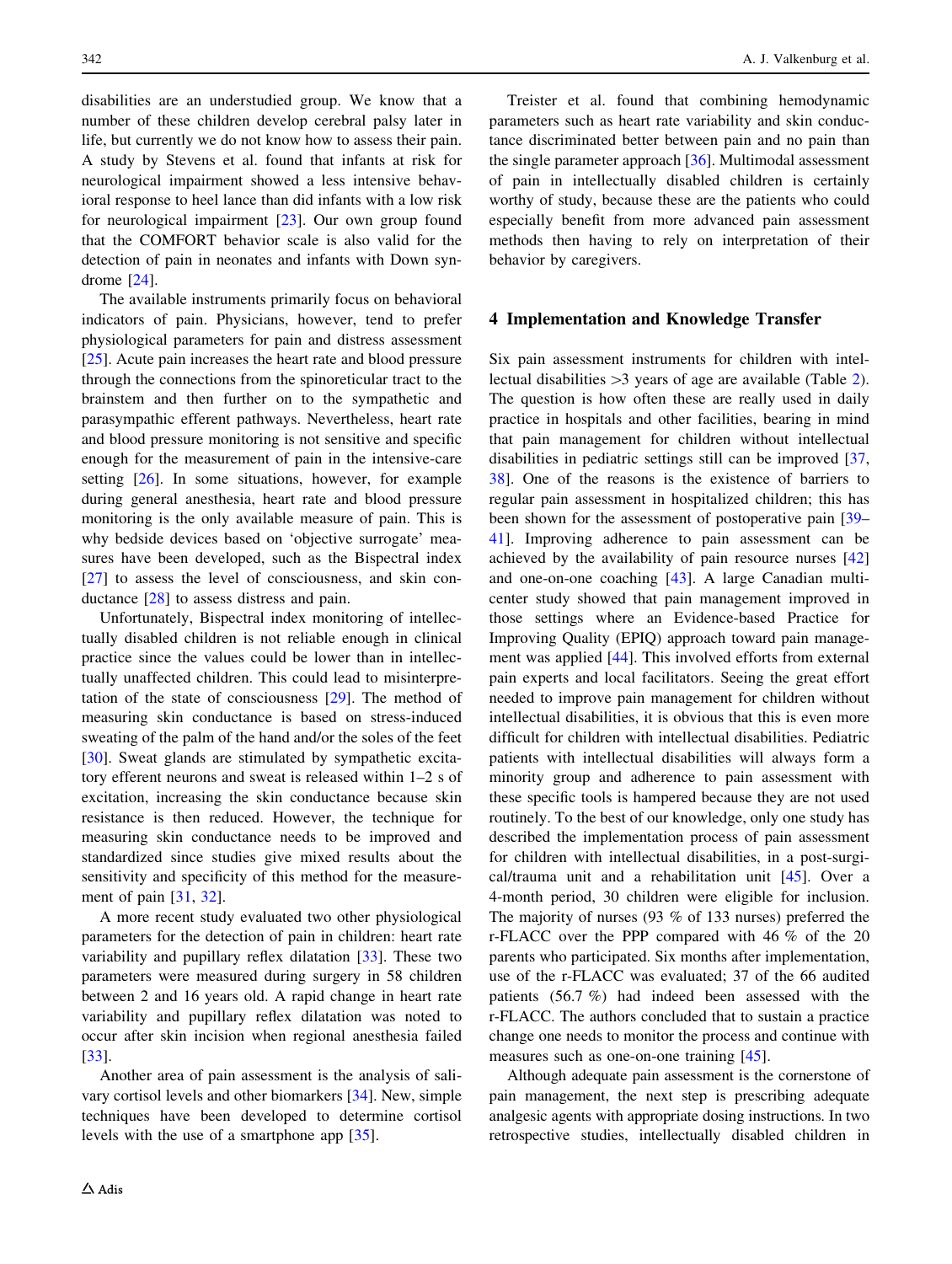general received lower doses of intraoperative opioids compared with controls [\[46,](#page-8-0) [47](#page-8-0)]. This practice might be due to physicians' perceptions about the patient's sensitivity to pain or response to analgesia. Malviya et al. reported that 89 % of the physicians they surveyed tended to prescribe sub-therapeutic doses of analgesics to children with an intellectual disability [\[48\]](#page-8-0). The authors considered lack of education and knowledge as the primary barriers to effective pain management in intellectually disabled children [\[48\]](#page-8-0). In a survey among Dutch anesthesiologists on their pain management in intellectually disabled children [\[49\]](#page-8-0) around 90 % of the respondents indicated they give similar doses of intraoperative opioids to intellectually and non-intellectually disabled children, which is in stark contrast to the findings of Malviya et al. [\[48](#page-8-0)] a few years earlier. However, only 3 % of the anesthesiologists in the Dutch survey used a pain assessment instrument validated for intellectually disabled children.

Changing erroneous perceptions of caregivers with regard to pain sensitivity and response to sedation of intellectually disabled children is important since these perceptions could influence analgesia and sedation practices [\[50](#page-8-0)]. This would require training programs for pain specialists, collaboration with physicians specialized in the care for intellectually disabled individuals, and parent support groups. The relevant organizations such as IASP and the American Society of Anesthesiologists (ASA) should advocate for the development and implementation of treatment guidelines and support knowledge transition. At an institutional level, e-learning modules can be developed to train healthcare professionals in pain assessment and management, and stimulate them to adhere to the local guidelines.

## 5 Pain Resulting From Co-Morbidities and Common Surgical Procedures

The following sections will illustrate the value of the pain assessment instruments that have been developed for intellectually disabled children, as they are at risk for pain associated with co-morbidities and surgical procedures. Early recognition and treatment can be key to preventing the development of chronic pain. We know that around 15.4 % of intellectually disabled adults suffers from chronic pain [\[51](#page-8-0)], the prevalence of chronic pain in children with intellectual disabilities is unknown.

Two conditions are particularly relevant to intellectually disabled children and will be discussed: gastro-esophageal reflux disease and self-injurious behavior. Then for the two bigger groups of intellectually disabled children, children with Down syndrome and cerebral palsy, the most common comorbidities and surgical procedures will be discussed.

Gastro-esophageal reflux disease is a major cause of pain in intellectually disabled children [[52\]](#page-8-0). It may be associated with vomiting, pneumonia, and dental problems, all of which are potentially painful [[53\]](#page-8-0). Validated questionnaires are available to quantify symptom frequency and severity of gastro-esophageal reflux [[54\]](#page-8-0). Early detection and early treatment of gastro-esophageal reflux is key to preventing pain and other symptoms.

Thirteen percent of intellectually disabled individuals show self-injurious behavior such as head banging or selfbiting, and pain could be a setting event for this behavior (i.e., it is a way to express pain)  $[55]$  $[55]$ . The incidence of selfinjurious behavior in children with autism is reported to be up to 50 %, but only in a small percentage with pain as a setting event [[56\]](#page-8-0). Algorithms for the assessment and treatment of the self-injurious behavior have been developed; however, it remains a very challenging condition for parents and healthcare professionals [\[56](#page-8-0)].

More than 80 different comorbidities have been associated with Down syndrome [\[57\]](#page-8-0), and some—such as a congenital heart defect—are present in more than 40 % of children with Down syndrome [\[58\]](#page-8-0). Up to 20 years ago, Down syndrome was, at a number of institutions, a reason to withhold surgery for congenital duodenal obstruction or congenital heart defects [[59\]](#page-8-0). This is no longer the case; surgery is offered nowadays and, in combination with improved therapy for pulmonary hypertension and leukemia, the 10-year survival of children with Down syndrome has improved to 91 % [[60\]](#page-8-0). With reduced mortality, the morbidity is higher in those who survive; therefore, adequate pain assessment and management is highly relevant in these children.

Cerebral palsy, on the other hand, is characterized by a very wide variation in the severity of motor, sensory, and neurological symptoms [[61\]](#page-8-0). For example, intellectual disability is not always present in children with cerebral palsy, although they may show severe motor impairment. The prevalence of recurrent pain in children with cerebral palsy is 50–70 % [\[10](#page-7-0)]. The associated spasticity or other musculoskeletal conditions such as scoliosis, muscle contractures, and hip dislocations are potential causes of pain [\[61](#page-8-0)]. These conditions require repetitive neurosurgical and orthopedic procedures. Joint contractures and deformities can cause entrapment of sensory and motor neurons and consequently neuropathic pain; a pain condition that requires a different approach. A small observational study showed that this type of neuropathic pain was present in 11 (38 %) of individuals with cerebral palsy [[62\]](#page-8-0).

# 6 Altered Pharmacokinetics and Pharmacodynamics and Co-Medication

It took quite some time before the determinants of developmental changes in infants and children on the pharmacokinetics of various drugs was recognized [\[63](#page-8-0)].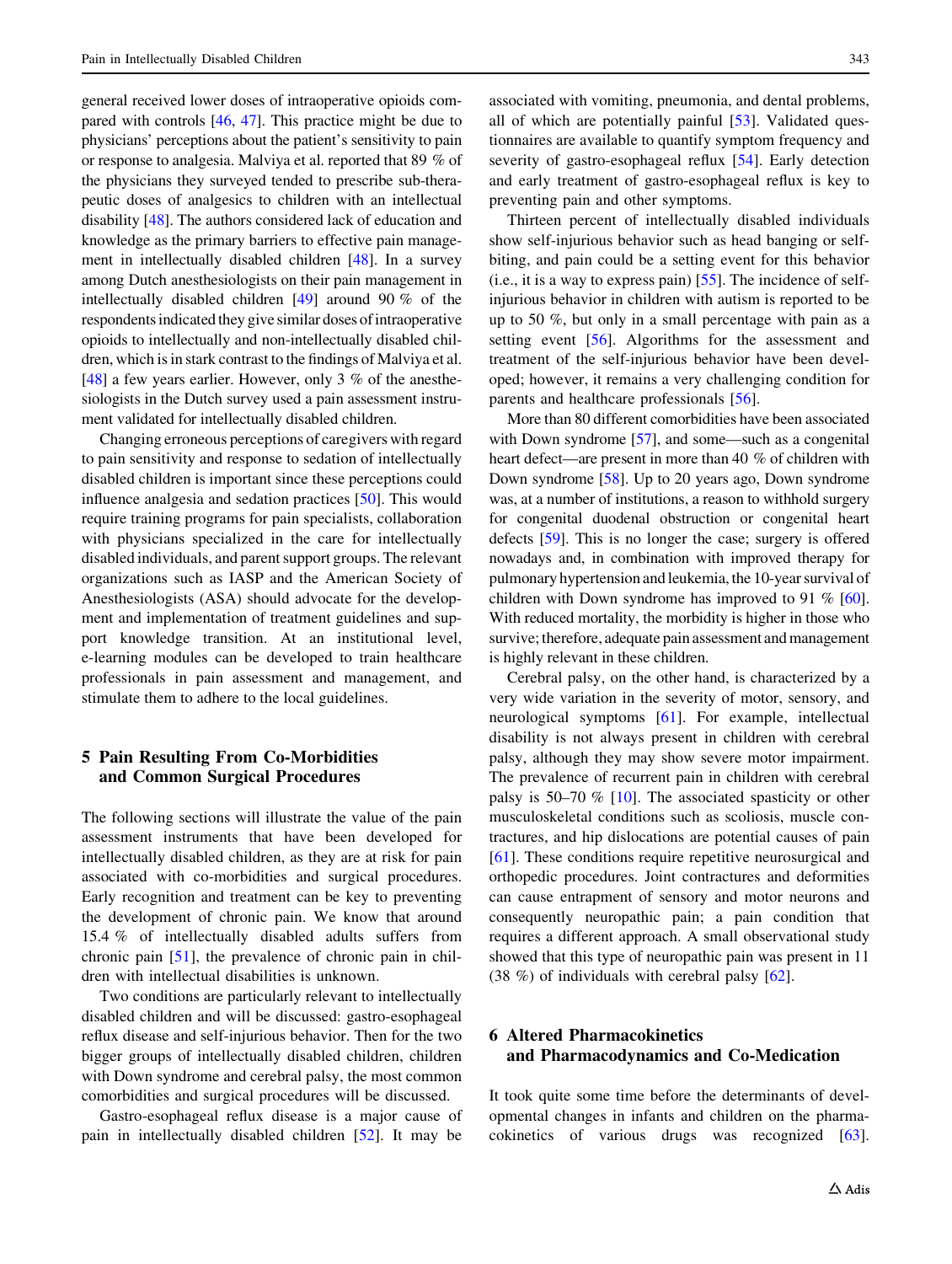| Drug                   | Pharmacokinetic findings                                                                                      | Pharmacodynamic findings                            |
|------------------------|---------------------------------------------------------------------------------------------------------------|-----------------------------------------------------|
| Analgesics             |                                                                                                               |                                                     |
| Paracetamol [91]       | Metabolism increased to glutathione-<br>derived conjugates and decreased to the<br>sulfate-derived conjugates | Not investigated                                    |
| Morphine [71]          | No differences in clearance or volume of<br>distribution                                                      | More oversedation in children with<br>Down syndrome |
| Other drugs            |                                                                                                               |                                                     |
| Sevoflurane $[92, 93]$ | Not investigated                                                                                              | More bradycardia and hypotension                    |
| Methotrexate [94]      | Clearance $5\%$ lower in children with<br>Down syndrome                                                       | More toxicity                                       |
| Theophylline $[95]$    | Clearance prolonged                                                                                           |                                                     |

Table 3 Findings of pharmacokinetic and pharmacodynamic studies in individuals with Down syndrome

Nowadays, age- and weight-specific dosing recommendations are formulated for an increasing number of drugs [\[63](#page-8-0)]. With regard to developmental pharmacokinetics of analgesics, huge steps have been taken towards evidencebased dosing of, for example, morphine in infants and children [[64\]](#page-8-0).

The increasing interest in pharmacokinetics of analgesics in intellectually disabled children is probably a result of studies reporting differences in pharmacodynamics between children with and without intellectual disabilities. In two retrospective studies, intellectually disabled children in general received lower doses of intraoperative opioids compared with controls [[46,](#page-8-0) [47](#page-8-0)]. Children with Down syndrome have been described as more agitated and "difficult to sedate" after surgery [\[65](#page-8-0)]. One retrospective chart review study showed that children with Down syndrome more often received sedatives and muscle relaxants after cardiac surgery than children without Down syndrome [[66\]](#page-8-0). However, two other retrospective chart review studies did not show any differences in analgesic requirements between the children with and without Down syndrome [[67,](#page-8-0) [68](#page-8-0)].

Since there are only a handful of pharmacological studies on analgesics in intellectually disabled children, other studies on the pharmacokinetics of other drugs in intellectually disabled children will also be discussed here. Interestingly, almost all those studies were performed in individuals with Down syndrome, see Table 3. In general, intellectually disabled children are more at risk of developing drug-related side effects [\[69](#page-8-0), [70\]](#page-8-0) and the related signs may be more difficult to identify because history taking might be more challenging. Special attention is needed for drug–drug interactions with antiepileptic drugs, since these drugs are often prescribed to intellectually disabled children.

Looking at the pharmacokinetics of analgesics, the distribution and metabolism of paracetamol and morphine have been studied in individuals with Down syndrome (Table 3). Our own group performed a prospective trial on the pharmacokinetics of intravenous morphine after cardiac surgery in children with and without Down syndrome [\[71](#page-8-0)]. Population pharmacokinetic analysis revealed no statistically significant differences in the clearance or volume of distribution of morphine in children with and without Down syndrome. We concluded that there was no evidence to adjust morphine dosing after cardiac surgery in children with Down syndrome [[71\]](#page-8-0). This brings us back to the rationale for performing these pharmacokinetic studies, which is the presumed difference in pharmacodynamics between children with and without intellectual disabilities.

Epilepsy is a very common comorbidity in intellectually disabled children. For example, up to 90 % of children with Rett syndrome or Angelman syndrome suffer from epilepsy [\[72](#page-8-0)], compared with 8 % of children with Down syndrome [[73](#page-8-0)]. Many intellectually disabled children will therefore need lifelong treatment with antiepileptic drugs. Older antiepileptic drugs (i.e., phenytoin, phenobarbital, carbamazepine) may be expected to cause drug–drug interactions, since they are potent inducers of multiple cytochrome P450 enzymes [\[74](#page-8-0)]. The protein binding effects and enzyme induction of these drugs on the pharmacokinetics of sedative and analgesic drugs have been described by Kofke [[75\]](#page-8-0). Plasma concentrations of analgesics and general anesthetics can either be increased or decreased based on the type of antiepileptic drug. An observational study found that adults who used antiepileptic drugs needed higher doses of fentanyl for the maintenance of general anesthesia than adults who did not use antiepileptic drugs [\[76](#page-8-0)], a possible effect of hepatic enzyme induction by the antiepileptic drugs. Newer antiepileptic drugs such as gabapentin, lamotrigine, and levetiracitam do not induce hepatic enzymes [[6\]](#page-7-0). However, for example in children with Rett syndrome, older antiepileptic drugs such as sodium valproate,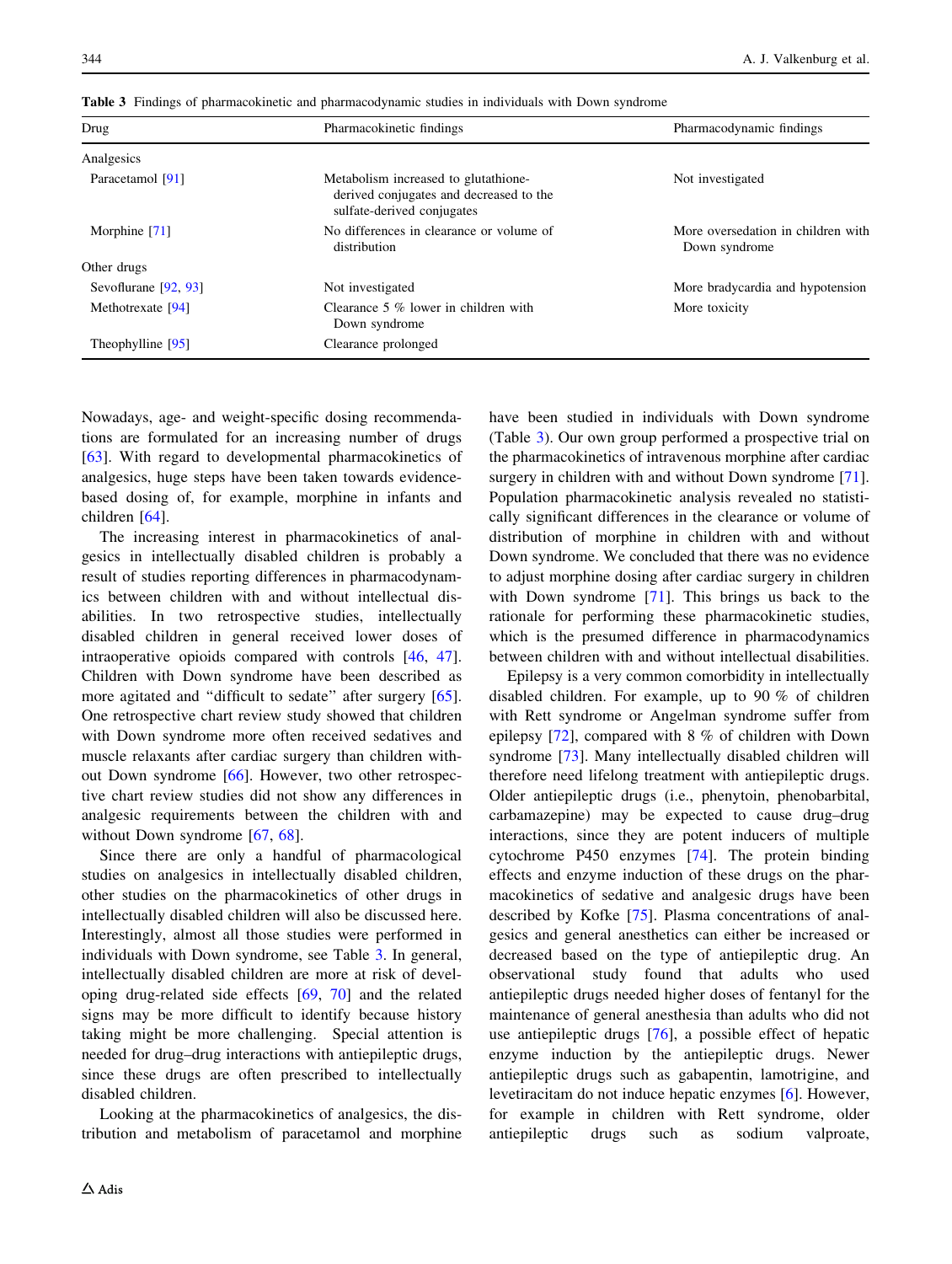<span id="page-6-0"></span>carbamazepine, and phenobarbital are still first-line agents and clinicians should therefore be aware of the enzyme inducing and inhibiting properties of these drugs [\[77](#page-8-0)]. Since these drugs are broad-spectrum inducers, pharmacokinetic studies on analgesics (such as fentanyl or morphine) can be justified in children requiring long-term treatment with these antiepileptic drugs.

# 7 Use of Novel Strategies in Pharmacological Research

How can pharmacological studies improve pain management in intellectually disabled children? Knowledge of pharmacokinetics of drugs is required for the development of model-based dosing regimens. We have shown that more knowledge on drug–drug interactions is required, that children with intellectual disabilities are more at risk for side effects, and that the pharmacodynamics can be altered in various groups of intellectually disabled children.

New sampling methods have improved the feasibility of pediatric pharmacokinetic studies, as smaller blood volumes and fewer samples are required for analysis [\[78](#page-8-0)]. Furthermore, opportunistic sampling (i.e., when a sample is taken for clinical purposes, a little of the volume is used for analysis of the level of drugs) has now been accepted by the regulatory bodies [[79\]](#page-8-0).

Data from population pharmacokinetic and pharmacodynamic studies can be used for simulations. These simulations then can form the basis for the design of 'proof-ofprinciple' studies, preferably randomized controlled trials [\[80](#page-8-0)]. This approach has successfully been applied in neonates, infants, and children without intellectual disability (e.g., for midazolam, morphine and paracetamol) [\[81](#page-8-0)[–83](#page-9-0)].

A perfect example is the dosing recommendation for the use of propofol in children during correction of idiopathic scoliosis [\[84](#page-9-0)]. The pharmacokinetic results were added to a larger dataset and using population pharmacokinetic methods, the clearance of propofol could be predicted and subsequently a dosing recommendation could be made. A reasonably small sample size is required for those studies and therefore it is feasible to perform those studies in small groups of intellectually disabled children [\[78](#page-8-0)].

Given the wide variety of causes of intellectual disability, comorbidities, and co-medication in these children, it is not easy to set up large-scale pharmacological trials. 'Model' drugs can be used for classes of drugs metabolized by the same enzymes of the cytochrome P450 system and other metabolic pathways. This system approach renders great opportunities for future pharmacological studies. Systematic and careful monitoring of multimodal pharmacodynamic outcome parameters could be a starting point [\[85](#page-9-0)], preferably with a more advanced bedside device that combines, for example, heart rate variability with skin conductance measurements. Analysis of the pharmacokinetics is justified when a large difference in effect or safety in children with and without intellectual disabilities can be expected. These pharmacokinetic analyses would also be useful when pharmacokinetic variability is presumed to be related to the intellectual disability.

### 8 Conclusion

Intellectually disabled children are often excluded from pain research because of their inability to self-report pain, the variability in intellectually disability, ethical considerations with regard to informed consent, unknown and potential altered pharmacokinetics of analgesics, and use of co-medication. Seeing that they are at high risk for acute and chronic pain and often require more surgical interventions, there is every reason to optimize the pain management for intellectually disabled children. The ultimate goal is to predict the amount of acute and chronic pain after surgery, and thus the analgesia or sedation requirements, leading to safe and effective pain management.

We therefore make a plea for prescribers, researchers, patient organizations, pharmaceutical companies, and policy makers to study evidence-based and effective pharmacotherapy in these children in properly designed trials. In the meantime, parents and clinicians must resort to validated pain assessment instruments, and preferably the r-FLACC score. Hospitals and other healthcare institutions are recommended to invest in implementation of the pain assessment tools in clinical practice and in education of caregivers and parents.

Acknowledgments Ko Hagoort is thanked for editing the text.

Conflict of interest disclosure AJV, TGdL, MvD, and DT declare that they have no conflict of interest.

Funding No funding was received for this work.

Open Access This article is distributed under the terms of the Creative Commons Attribution-NonCommercial 4.0 International License (http://creativecommons.org/licenses/by-nc/4.0/), which permits any noncommercial use, distribution, and reproduction in any medium, provided you give appropriate credit to the original author(s) and the source, provide a link to the Creative Commons license, and indicate if changes were made.

#### References

- 1. Schalock R. Intellectual disability: definition, classification, and systems of supports. Washington DC: American Association on Intellectual and Developmental Disabilities; 2010.
- 2. van Bakel M, Einarsson I, Arnaud C, Craig S, Michelsen SI, Pildava S, et al. Monitoring the prevalence of severe intellectual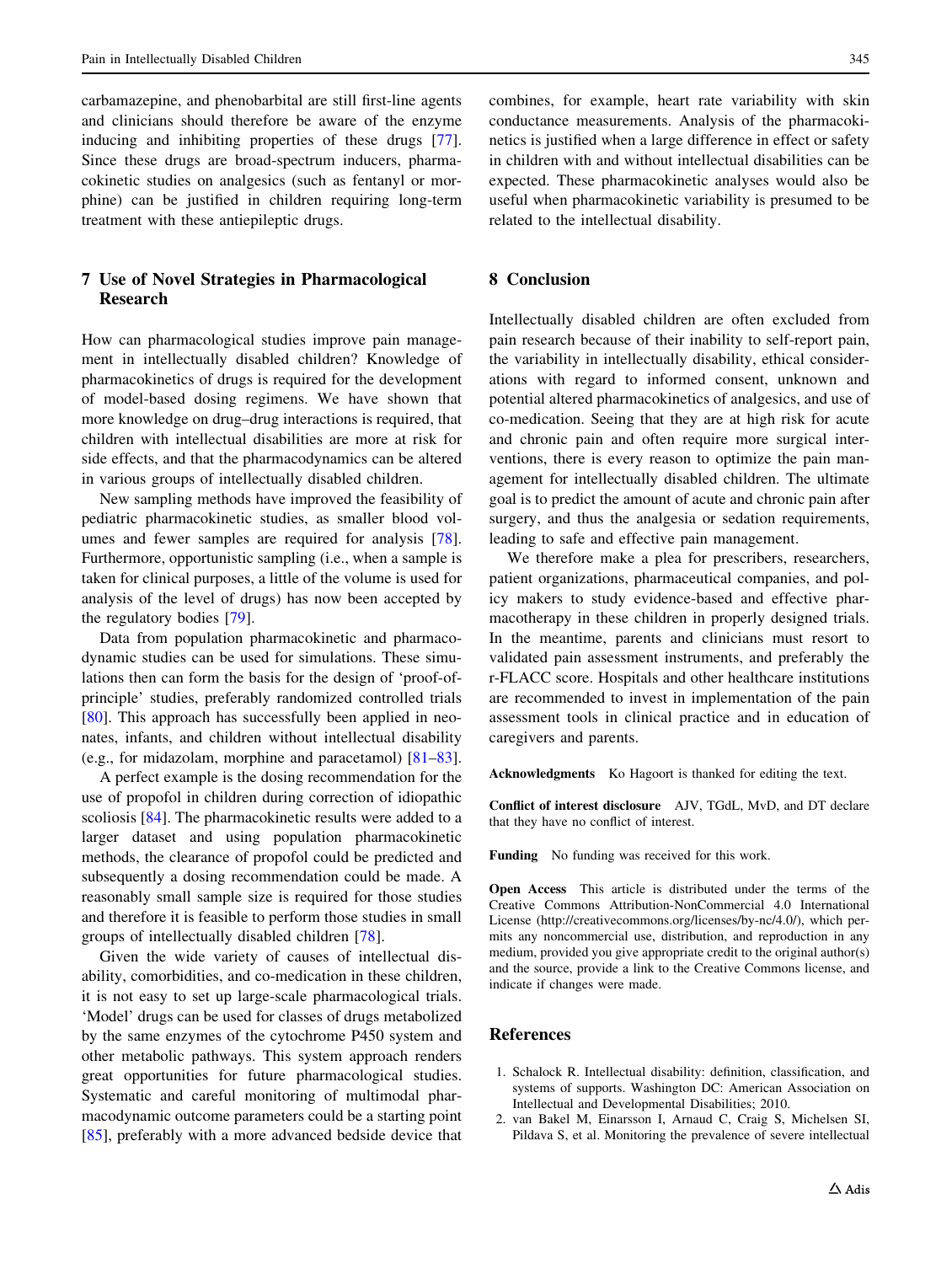<span id="page-7-0"></span>disability in children across Europe: feasibility of a common database. Dev Med Child Neurol. 2014;56(4):361–9.

- 3. van Gameren-Oosterom HB, Buitendijk SE, Bilardo CM, van der Pal-de Bruin KM, Van Wouwe JP, Mohangoo AD. Unchanged prevalence of Down syndrome in the Netherlands: results from an 11-year nationwide birth cohort. Prenat Diagn. 2012;32(11):1035–40.
- 4. Willemsen MH, Kleefstra T. Making headway with genetic diagnostics of intellectual disabilities. Clin Genet. 2014;85(2):101–10.
- 5. de Knegt N, Scherder E. Pain in adults with intellectual disabilities. Pain. 2011;152(5):971–4.
- 6. Perks A, Cheema S, Mohanraj R. Anaesthesia and epilepsy. Br J Anaesth. 2012;108(4):562–71.
- 7. Down JL. On some of the mental affections of childhood and youth: Being the Lettsomian lectures delivered before the Medical society of London in 1887, together with other papers. London: J. & A. Churchill; 1887.
- 8. Bos W, Tromp K, Tibboel D, Pinxten W. Ethical aspects of clinical research with minors. Eur J Pediatr. 2013;172(7):859–66.
- 9. Kleiber N, Tromp K, Mooij MG, van de Vathorst S, Tibboel D, de Wildt SN.Ethics of drug research in the pediatric intensive care unit. Paediatr Drugs. 2015;17(1):43–53.
- 10. Belew J, Barney C, Schwantes S, Tibboel D, Valkenburg A, Symons F. Pain in Children with intellectual or developmental disabilities. In: Zempsky W, Stevens B, McGrath P, Walker S, editors. Oxford textbook of paediatric pain. Oxford: Oxford University Press; 2013.
- 11. Solodiuk JC, Scott-Sutherland J, Meyers M, Myette B, Shusterman C, Karian VE, et al. Validation of the Individualized Numeric Rating Scale (INRS): a pain assessment tool for nonverbal children with intellectual disability. Pain. 2010;150(2):231–6.
- 12. Pain terms: a list with definitions and notes on usage. Recommended by the IASP Subcommittee on Taxonomy. Pain. 1979;6(3):249.
- 13. Anand KJ, Craig KD. New perspectives on the definition of pain. Pain. 1996;67(1):3–6.
- 14. Loggia ML, Napadow V. Multi-parameter autonomic-based pain assessment: more is more? Pain. 2012;153(9):1779–80.
- 15. von Baeyer CL, Spagrud LJ. Systematic review of observational (behavioral) measures of pain for children and adolescents aged 3 to 18 years. Pain. 2007;127(1–2):140–50.
- 16. Crosta QR, Ward TM, Walker AJ, Peters LM. A review of pain measures for hospitalized children with cognitive impairment. J Spec Pediatr Nurs. 2014;19(2):109–18.
- 17. Valkenburg AJ, van Dijk M, de Klein A, van den Anker JN, Tibboel D. Pain management in intellectually disabled children: assessment, treatment, and translational research. Dev Disabil Res Rev. 2010;16(3):248–57.
- 18. Ely E, Chen-Lim ML, Zarnowsky C, Green R, Shaffer S, Holtzer B. Finding the evidence to change practice for assessing pain in children who are cognitively impaired. J Pediatr Nurs. 2012;27(4):402–10.
- 19. Breau LM, Finley GA, McGrath PJ, Camfield CS. Validation of the non-communicating children's pain checklist-postoperative version. Anesthesiology. 2002;96(3):528–35.
- 20. Malviya S, Voepel-Lewis T, Burke C, Merkel S, Tait AR. The revised FLACC observational pain tool: improved reliability and validity for pain assessment in children with cognitive impairment. Paediatr Anaesth. 2006;16(3):258–65.
- 21. Hunt A, Wisbeach A, Seers K, Goldman A, Crichton N, Perry L, et al. Development of the paediatric pain profile: role of video analysis and saliva cortisol in validating a tool to assess pain in children with severe neurological disability. J Pain Symptom Manag. 2007;33(3):276–89.
- 22. Hunt A, Goldman A, Seers K, Crichton N, Mastroyannopoulou K, Moffat V, et al. Clinical validation of the paediatric pain profile. Dev Med Child Neurol. 2004;46(1):9–18.
- 23. Stevens B, McGrath P, Gibbins S, Beyene J, Breau L, Camfield C, et al. Determining behavioural and physiological responses to pain in infants at risk for neurological impairment. Pain. 2007;127(1–2):94–102.
- 24. Valkenburg AJ, Boerlage AA, Ista E, Duivenvoorden HJ, Tibboel D, van Dijk M. The COMFORT-Behavior scale is useful to assess pain and distress in 0-to 3-year-old children with Down syndrome. Pain. 2011;152(9):2059–64.
- 25. Berde C, McGrath P. Pain measurement and Beecher's challenge: 50 years later. Anesthesiology. 2009;111(3):473–4.
- 26. van Dijk M, de Boer JB, Koot HM, Tibboel D, Passchier J, Duivenvoorden HJ. The reliability and validity of the COMFORT scale as a postoperative pain instrument in 0 to 3-year-old infants. Pain. 2000;84(2–3):367–77.
- 27. Davidson AJ. Monitoring the anaesthetic depth in children—an update. Curr Opin Anaesthesiol. 2007;20(3):236–43.
- 28. Davidson AJ. Measuring anesthesia in children using the EEG. Paediatr Anaesth. 2006;16(4):374–87.
- 29. Valkenburg AJ, de Leeuw TG, Tibboel D, Weber F. Lower bispectral index values in children who are intellectually disabled. Anesth Analg. 2009;109(5):1428–33.
- 30. Storm H. Development of emotional sweating in preterms measured by skin conductance changes. Early Hum Dev. 2001;62(2):149–58.
- 31. Valkenburg AJ, Niehof SP, van Dijk M, Verhaar EJ, Tibboel D. Skin conductance peaks could result from changes in vital parameters unrelated to pain. Pediatr Res. 2012;71(4 Pt 1):375–9.
- 32. Choo EK, Magruder W, Montgomery CJ, Lim J, Brant R, Ansermino JM. Skin conductance fluctuations correlate poorly with postoperative self-report pain measures in school-aged children. Anesthesiology. 2010;113(1):175–82.
- 33. Migeon A, Desgranges FP, Chassard D, Blaise BJ, De Queiroz M, Stewart A, et al. Pupillary reflex dilatation and analgesia nociception index monitoring to assess the effectiveness of regional anesthesia in children anesthetised with sevoflurane. Paediatr Anaesth. 2013;23(12):1160–5.
- 34. Symons FJ, ElGhazi I, Reilly BG, Barney CC, Hanson L, Panoskaltsis-Mortari A, et al. Can biomarkers differentiate pain and no pain subgroups of nonverbal children with cerebral palsy? A preliminary investigation based on noninvasive saliva sampling. Pain Med. 2015;16(2):249–56.
- 35. Zangheri M, Cevenini L, Anfossi L, Baggiani C, Simoni P, Di Nardo F, et al. A simple and compact smartphone accessory for quantitative chemiluminescence-based lateral flow immunoassay for salivary cortisol detection. Biosens Bioelectron. 2015;15(64):63–8.
- 36. Treister R, Kliger M, Zuckerman G, Aryeh IG, Eisenberg E. Differentiating between heat pain intensities: the combined effect of multiple autonomic parameters. Pain. 2012;153(9):1807–14.
- 37. Franck LS, Bruce E. Putting pain assessment into practice: why is it so painful? Pain Res Manag. 2009;14(1):13–20.
- 38. MacLaren J, Kain ZN. Research to practice in pediatric pain: what are we missing? Pediatrics. 2008;122(2):443–4.
- 39. Czarnecki ML, Simon K, Thompson JJ, Armus CL, Hanson TC, Berg KA, et al. Barriers to pediatric pain management: a nursing perspective. Pain Manag Nurs. 2011;12(3):154–62.
- 40. Czarnecki ML, Salamon KS, Thompson JJ, Hainsworth KR. Do barriers to pediatric pain management as perceived by nurses change over time? Pain Manag Nurs. 2014;15(1):292–305.
- 41. Twycross A. Nurses' views about the barriers and facilitators to effective management of pediatric pain. Pain Manag Nurs. 2013;14(4):e164–72.
- 42. Ellis JA, McCleary L, Blouin R, Dube K, Rowley B, MacNeil M, et al. Implementing best practice pain management in a pediatric hospital. J Spec Pediatr Nurs. 2007;12(4):264–77.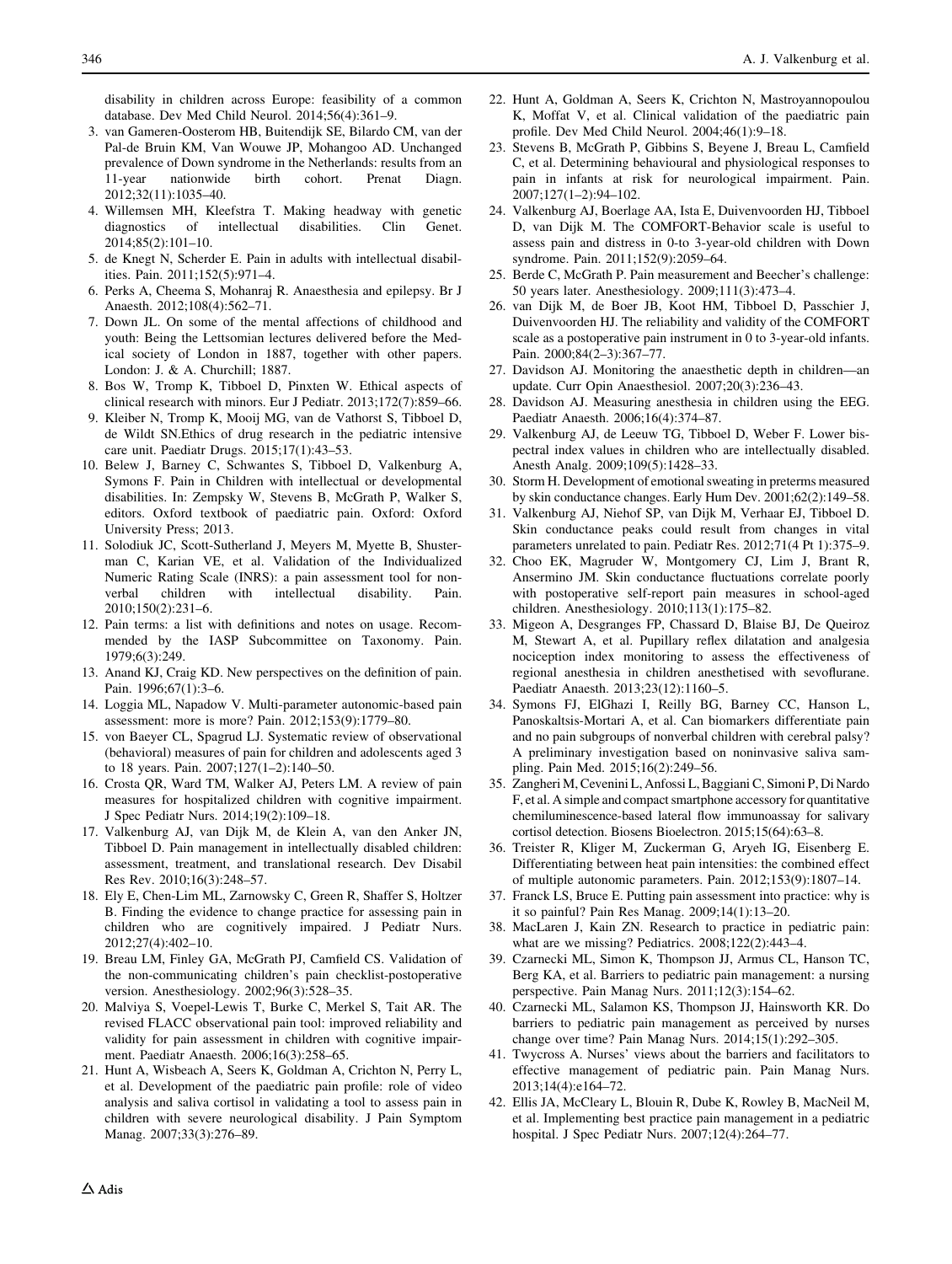- <span id="page-8-0"></span>43. Johnston CC, Gagnon A, Rennick J, Rosmus C, Patenaude H, Ellis J, et al. One-on-one coaching to improve pain assessment and management practices of pediatric nurses. J Pediatr Nurs. 2007;22(6):467–78.
- 44. Stevens BJ, Yamada J, Estabrooks CA, Stinson J, Campbell F, Scott SD, et al. Pain in hospitalized children: effect of a multidimensional knowledge translation strategy on pain process and clinical outcomes. Pain. 2014;155(1):60–8.
- 45. Chen-Lim ML, Zarnowsky C, Green R, Shaffer S, Holtzer B, Ely E. Optimizing the assessment of pain in children who are cognitively impaired through the quality improvement process. J Pediatr Nurs. 2012;27(6):750–9.
- 46. Koh JL, Fanurik D, Harrison RD, Schmitz ML, Norvell D. Analgesia following surgery in children with and without cognitive impairment. Pain. 2004;111(3):239–44.
- 47. Long LS, Ved S, Koh JL. Intraoperative opioid dosing in children with and without cerebral palsy. Paediatr Anaesth. 2009;19(5):513–20.
- 48. Malviya S, Voepel-Lewis T, Merkel S, Tait A. Difficult pain assessment and lack of clinician knowledge are ongoing barriers to effective pain management in children with cognitive impairment. Acute Pain. 2005;1(7):27–32.
- 49. Valkenburg AJ, van der Kreeft SM, de Leeuw TG, Stolker RJ, Tibboel D, van Dijk M. Pain management in intellectually disabled children: a survey of perceptions and current practices among Dutch anesthesiologists. Pediatr Anesth. 2012; 22(7):682–9.
- 50. Walker SM. Perioperative care of neonates with Down's syndrome: should it be different? Br J Anaesth. 2012;108(2):177–9.
- 51. Walsh M, Morrison TG, McGuire BE. Chronic pain in adults with an intellectual disability: prevalence, impact, and health service use based on caregiver report. Pain. 2011;15:1–7.
- 52. Gossler A, Schalamon J, Huber-Zeyringer A, Hollwarth ME. Gastroesophageal reflux and behavior in neurologically impaired children. J Pediatr Surg. 2007;42(9):1486–90.
- 53. de Veer AJ, Bos JT, Niezen-de Boer RC, Bohmer CJ, Francke AL. Symptoms of gastroesophageal reflux disease in severely mentally retarded people: a systematic review. BMC Gastroenterol. 2008;8:23.
- 54. Deal L, Gold BD, Gremse DA, Winter HS, Peters SB, Fraga PD, et al. Age-specific questionnaires distinguish GERD symptom frequency and severity in infants and young children: development and initial validation. J Pediatr Gastroenterol Nutr. 2005;41(2):178–85.
- 55. Courtemanche A, Schroeder S, Sheldon J, Sherman J, Fowler A. Observing signs of pain in relation to self-injurious behaviour among individuals with intellectual and developmental disabilities. J Intellect Disabil Res. 2012;56(5):501–15.
- 56. Minshawi NF, Hurwitz S, Morriss D, McDougle CJ. Multidisciplinary assessment and treatment of self-injurious behavior in autism spectrum disorder and intellectual disability: integration of psychological and biological theory and approach. J Autism Dev Disord. 2015;45(6):1541–68.
- 57. Patterson D. Molecular genetic analysis of Down syndrome. Hum Genet. 2009;126(1):195–214.
- 58. Fudge JC Jr, Li S, Jaggers J, O'Brien SM, Peterson ED, Jacobs JP, et al. Congenital heart surgery outcomes in Down syndrome: analysis of a national clinical database. Pediatrics. 2010;126(2):315–22.
- 59. Leonard S, Bower C, Petterson B, Leonard H. Survival of infants born with Down's syndrome: 1980–96. Paediatr Perinat Epidemiol. 2000;14(2):163–71.
- 60. Rankin J, Tennant PW, Bythell M, Pearce MS. Predictors of survival in children born with Down syndrome: a registry-based study. Pediatrics. 2012;129(6):e1373–81.
- 61. Colver A, Fairhurst C, Pharoah PO. Cerebral palsy. Lancet. 2014;383(9924):1240–9.
- 62. Frascarelli M, Frascarelli F, Gentile MG, Serrao M, De Santis F, Pierelli F, et al. Entrapment neuropathy in patients with spastic cerebral palsy. Acta neurologica Scandinavica. 2005;112(3):178–82.
- 63. Kearns GL, Abdel-Rahman SM, Alander SW, Blowey DL, Leeder JS, Kauffman RE. Developmental pharmacology–drug disposition, action, and therapy in infants and children. N Engl J Med. 2003;349(12):1157–67.
- 64. Krekels EH, Tibboel D, de Wildt SN, Ceelie I, Dahan A, van Dijk M, et al. Evidence-based morphine dosing for postoperative neonates and infants. Clin Pharmacokinet. 2014;53(6):553–63.
- 65. Mitchell V, Howard R, Facer E. Down's syndrome and anaesthesia. Paediatr Anaesth. 1995;5(6):379–84.
- 66. Gakhal B, Scott CS, MacNab AJ. Comparison of morphine requirements for sedation in Down's syndrome and non-Down's patients following paediatric cardiac surgery. Paediatr Anaesth. 1998;8(3):229–33.
- 67. Valkenburg AJ, van Dijk M, de Leeuw TG, Meeussen CJ, Knibbe CA, Tibboel D. Anaesthesia and postoperative analgesia in surgical neonates with or without Down's syndrome: is it really different? Br J Anaesth. 2012;108(2):295–301.
- 68. Van Driest SL, Shah A, Marshall MD, Xu H, Smith AH, McGregor TL, et al. Opioid use after cardiac surgery in children with Down syndrome. Pediatr Crit Care Med. 2013;14(9):862–8.
- 69. Reiss S, Aman MG. The international consensus process on psychopharmacology and intellectual disability. J Intellect Disabil Res. 1997;41:448–55.
- 70. Arnold LE. Clinical pharmacological issues in treating psychiatric disorders of patients with mental retardation. Ann Clin Psychiatry Off J Am Acad Clin Psychiatr. 1993;5(3):189–97.
- 71. Valkenburg AJ. Without uttering a word: pain assessment and management in intellectually disabled children: Erasmus University, Rotterdam, The Netherlands; 2012. [http://hdl.handle.](http://hdl.handle.net/1765/37994) [net/1765/37994](http://hdl.handle.net/1765/37994).
- 72. Leung HT, Ring H. Epilepsy in four genetically determined syndromes of intellectual disability. J Intellect Disabil Res. 2013;57(1):3–20.
- 73. Goldberg-Stern H, Strawsburg RH, Patterson B, Hickey F, Bare M, Gadoth N, et al. Seizure frequency and characteristics in children with Down syndrome. Brain Dev. 2001;23(6):375–8.
- 74. Uman LS, Birnie KA, Noel M, Parker JA, Chambers CT, McGrath PJ, et al. Psychological interventions for needle-related procedural pain and distress in children and adolescents. Cochrane Database Syst Rev. 2013;10:CD005179.
- 75. Kofke WA. Anesthetic management of the patient with epilepsy or prior seizures. Curr Opin Anaesthesiol. 2010;23(3):391–9.
- 76. Tempelhoff R, Modica PA, Spitznagel EL. Anticonvulsant therapy increases fentanyl requirements during anaesthesia for craniotomy. Can J Anaesth. 1990;37(3):327–32.
- 77. Zabalia M. Beyond misconceptions: assessing pain in children with mild to moderate intellectual disability. Front Public Health. 2013;1:23.
- 78. De Cock RF, Piana C, Krekels EH, Danhof M, Allegaert K, Knibbe CA. The role of population PK-PD modelling in paediatric clinical research. Eur J Clin Pharmacol. 2011;67(Suppl 1):5–16.
- 79. Laughon MM, Benjamin DK Jr, Capparelli EV, Kearns GL, Berezny K, Paul IM, et al. Innovative clinical trial design for pediatric therapeutics. Expert Rev Clin Pharmacol. 2011;4(5):643–52.
- 80. Krekels EH, DeJongh J, van Lingen RA, van der Marel CD, Choonara I, Lynn AM, et al. Predictive performance of a recently developed population pharmacokinetic model for morphine and its metabolites in new datasets of (preterm) neonates, infants and children. Clin Pharmacokinet. 2011;50(1):51–63.
- 81. Knibbe CA, Krekels EH, van den Anker JN, DeJongh J, Santen GW, van Dijk M, et al. Morphine glucuronidation in preterm